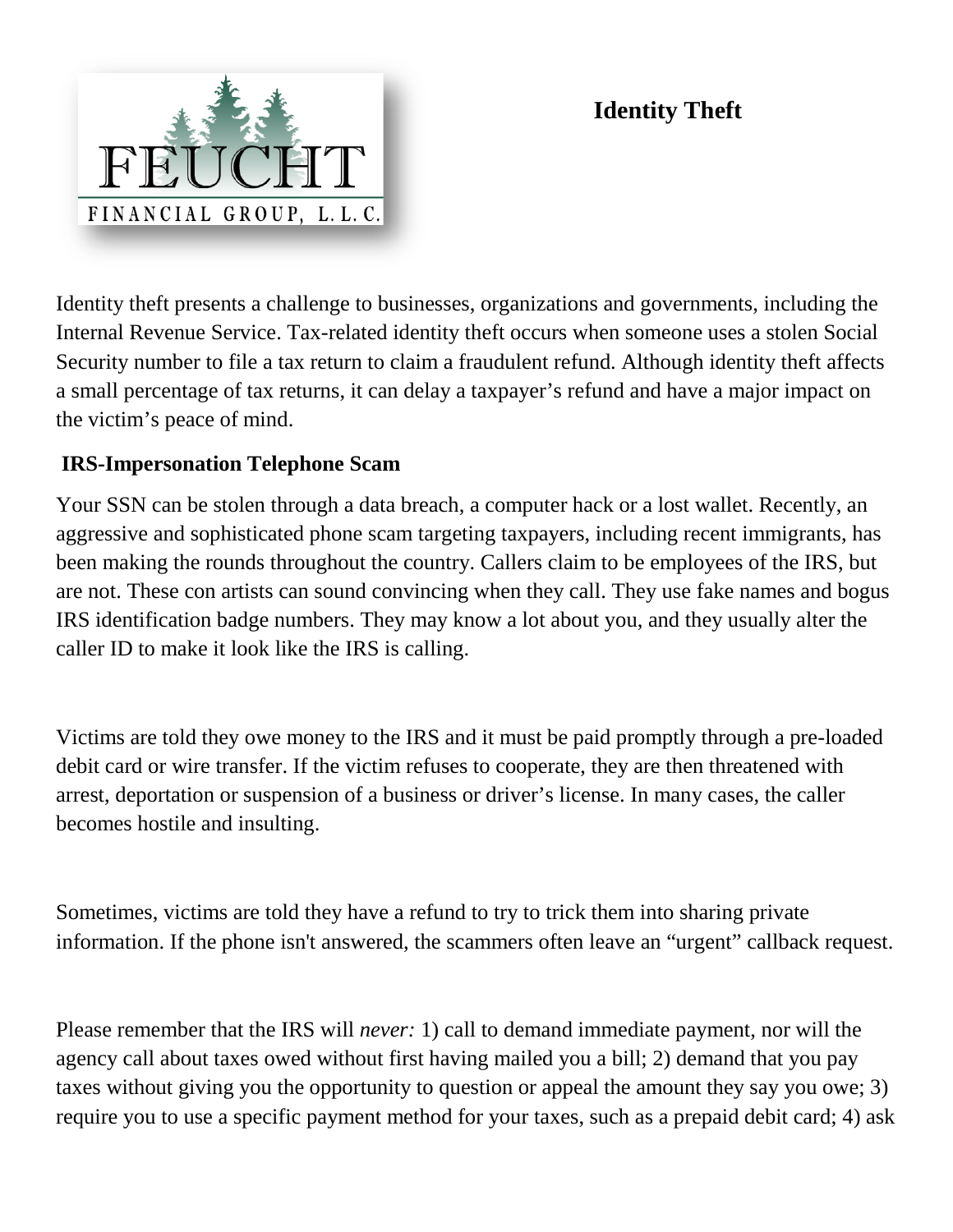for credit or debit card numbers over the phone; or 5) threaten to bring in local police or other law-enforcement groups to have you arrested for not paying.

Here are some additional tips to protect yourself from becoming a victim, and steps to take if you discover that someone may have stolen your identity.

#### **Tips to protect you from becoming a victim of identity theft**

- Don't carry your Social Security card or any documents that include your Social Security number (SSN) or Individual Taxpayer Identification Number (ITIN).
- Don't give a business your SSN or ITIN just because they ask. Give it only when required.
- Protect your financial information.
- Check your credit report regularly. The IRS suggests you do this every 12 months. We advise you to do it more often, even monthly.
- Review your Social Security Administration earnings statement annually.
- Secure personal information in your home.
- Protect your personal computers by using firewalls and anti-spam/virus software, updating security patches and changing passwords for Internet accounts.
- Don't give personal information over the phone, through the mail or on the Internet unless you have initiated the contact or you are sure you know who you are dealing with.

### **Know the Warning Signs**

Be alert to possible tax-related identity theft. You may receive a notice from the IRS or, in filing your electronic return, we may discover and notify you that:

- More than one tax return was filed for you;
- You owe additional tax, have a refund offset or have had collection actions taken against you for a year you did not file a tax return;
- IRS records indicate you received more wages than you actually earned; or
- Your state or federal benefits (e.g. social security benefits) were reduced or cancelled because the agency received information reporting an income change.

## **Steps for Victims of Tax-Related Identity Theft**